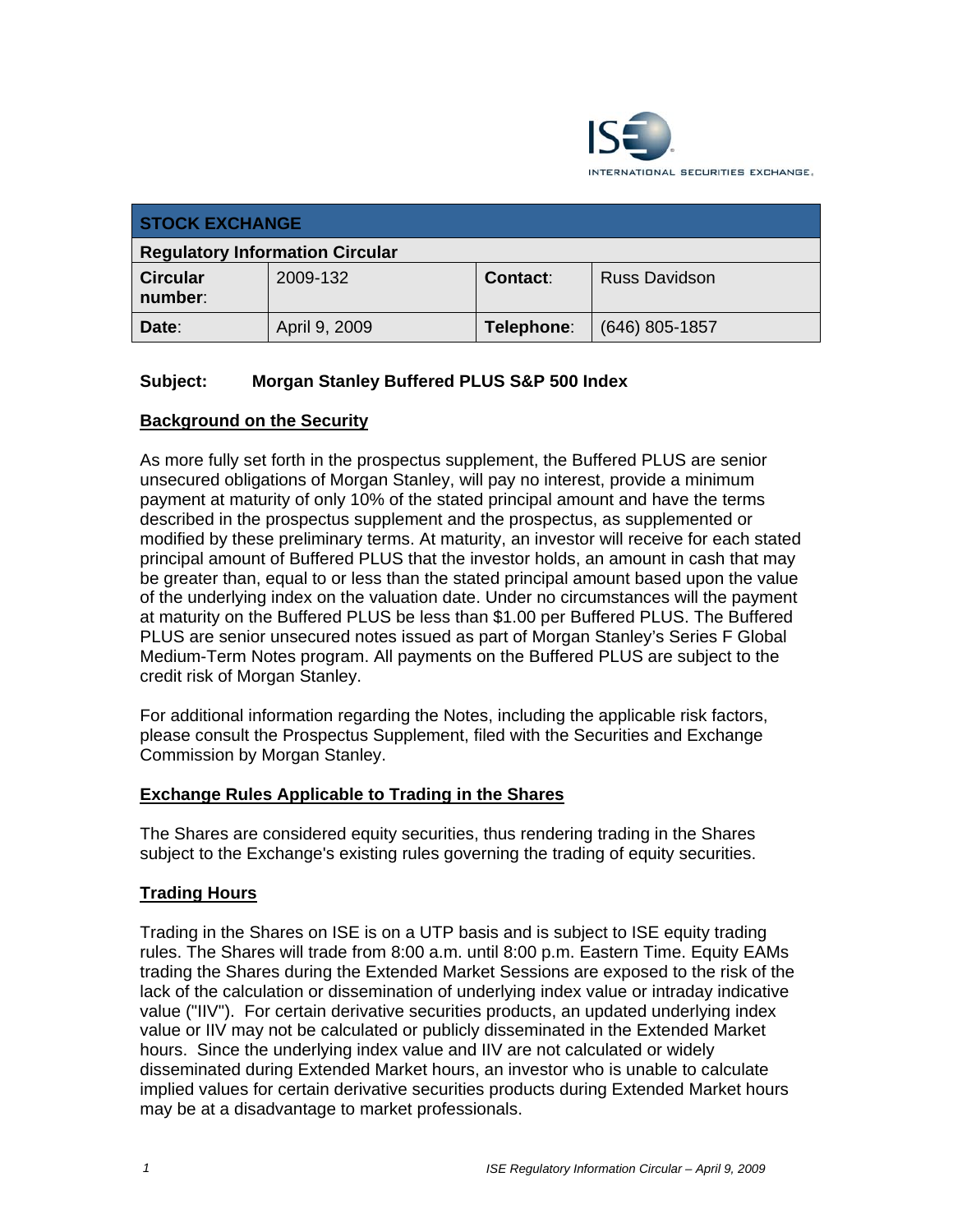### **Trading Halts**

ISE will halt trading in the Shares of a Trust in accordance with ISE Rule 2101(a)(2)(iii). The grounds for a halt under this Rule include a halt by the primary market because it stops trading the Shares and/or a halt because dissemination of the IIV or applicable currency spot price has ceased, or a halt for other regulatory reasons. In addition, ISE will stop trading the Shares of a Trust if the primary market de-lists the Shares.

#### **Delivery of a Prospectus**

Pursuant to federal securities laws, investors purchasing Shares must receive a prospectus prior to or concurrently with the confirmation of a transaction. Investors purchasing Shares directly from the Fund (by delivery of the Deposit Amount) must also receive a prospectus.

Prospectuses may be obtained through the Distributor or on the Fund's website. The Prospectus does not contain all of the information set forth in the registration statement (including the exhibits to the registration statement), parts of which have been omitted in accordance with the rules and regulations of the SEC. For further information about the Fund, please refer to the Trust's registration statement.

**This Regulatory Information Circular is not a statutory Prospectus. Equity EAMs should consult the Trust's Registration Statement, SAI, Prospectus and the Fund's website for relevant information.**